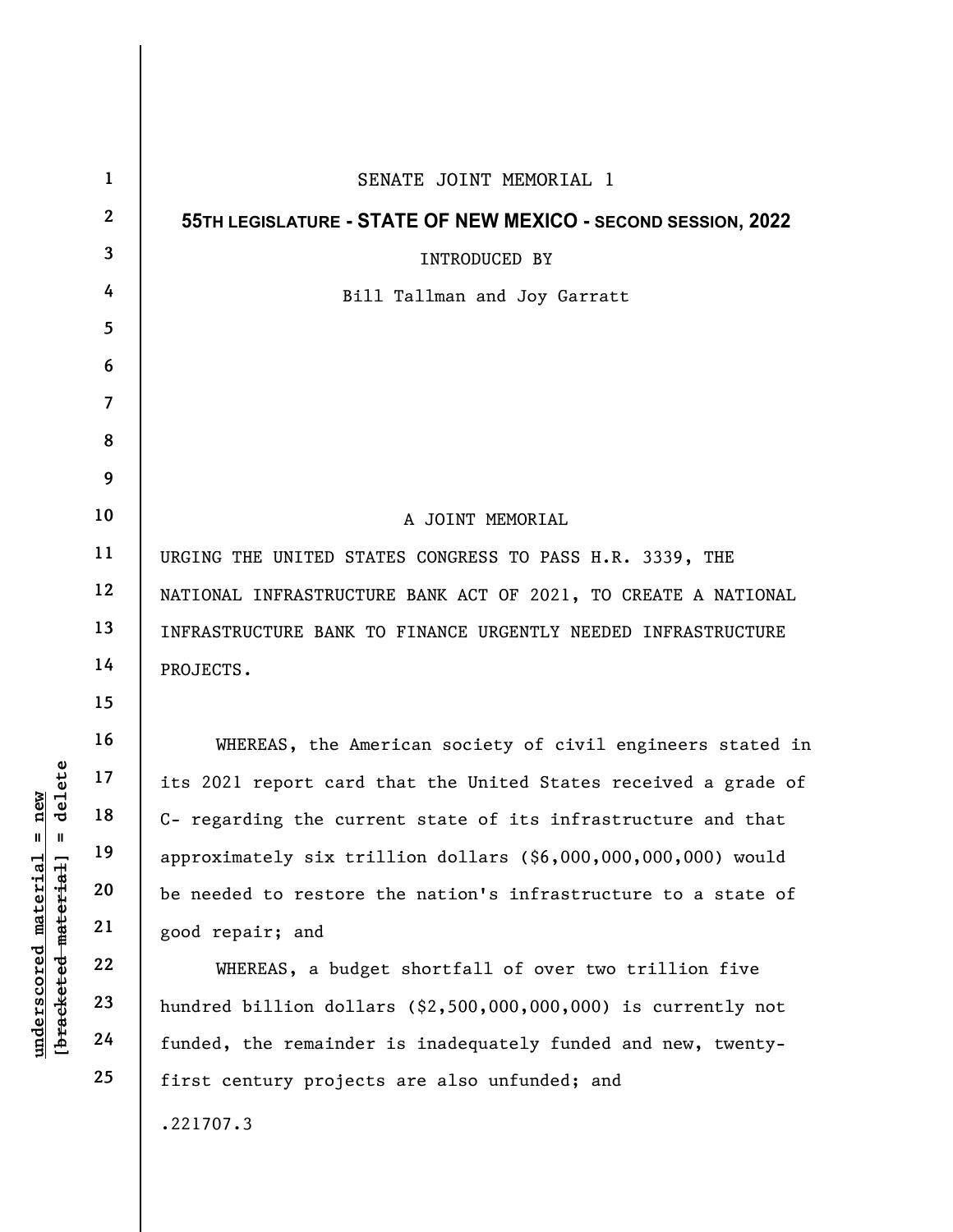WHEREAS, China spends eight percent of its gross domestic product on infrastructure; Europe spends five percent; and the United States spends less than two percent; and

WHEREAS, the American society of civil engineers report card states that over thirty percent of New Mexico's roads are in poor condition, and each driver in the state spends over seven hundred fifty dollars (\$750) annually in car repairs; five and five-tenths percent of the state's bridges are rated structurally deficient; and two hundred nineteen dams are rated as having high hazard potential; and

WHEREAS, the cost to bring drinking water infrastructure to a state of good repair is approximately one billion four hundred million dollars (\$1,400,000,000); and

WHEREAS, twenty-two percent of New Mexico's students lack internet service at home and thirty-two percent do not have access to their own computers, and the situation is worse in tribal communities; and

UNEREAS, New Merecommunities; a<br>  $U = \begin{bmatrix} 1 & 1 & 1 & 1 \\ 1 & 1 & 1 & 1 \\ 1 & 1 & 1 & 1 \\ 1 & 1 & 1 & 1 \\ 1 & 1 & 1 & 1 \\ 1 & 1 & 1 & 1 \\ 1 & 1 & 1 & 1 \\ 1 & 1 & 1 & 1 \\ 1 & 1 & 1 & 1 \\ 1 & 1 & 1 & 1 \\ 1 & 1 & 1 & 1 \\ 1 & 1 & 1 & 1 \\ 1 & 1 & 1 & 1 \\ 1 & 1 & 1 & 1 \\ 1 & 1 & 1 & 1 \\$ WHEREAS, New Mexico ranks third worst nationally with a poverty rate of over eighteen percent and ranks second to last in child poverty with a rate of approximately thirty percent; and

WHEREAS, a new national infrastructure bank could help finance much of New Mexico's infrastructure maintenance and improvements in partnership with state and local governments and other institutions, and it could also provide assistance to .221707.3

 $- 2 -$ 

1

2

3

4

5

6

7

8

9

10

11

12

13

14

15

16

17

18

19

20

21

22

23

24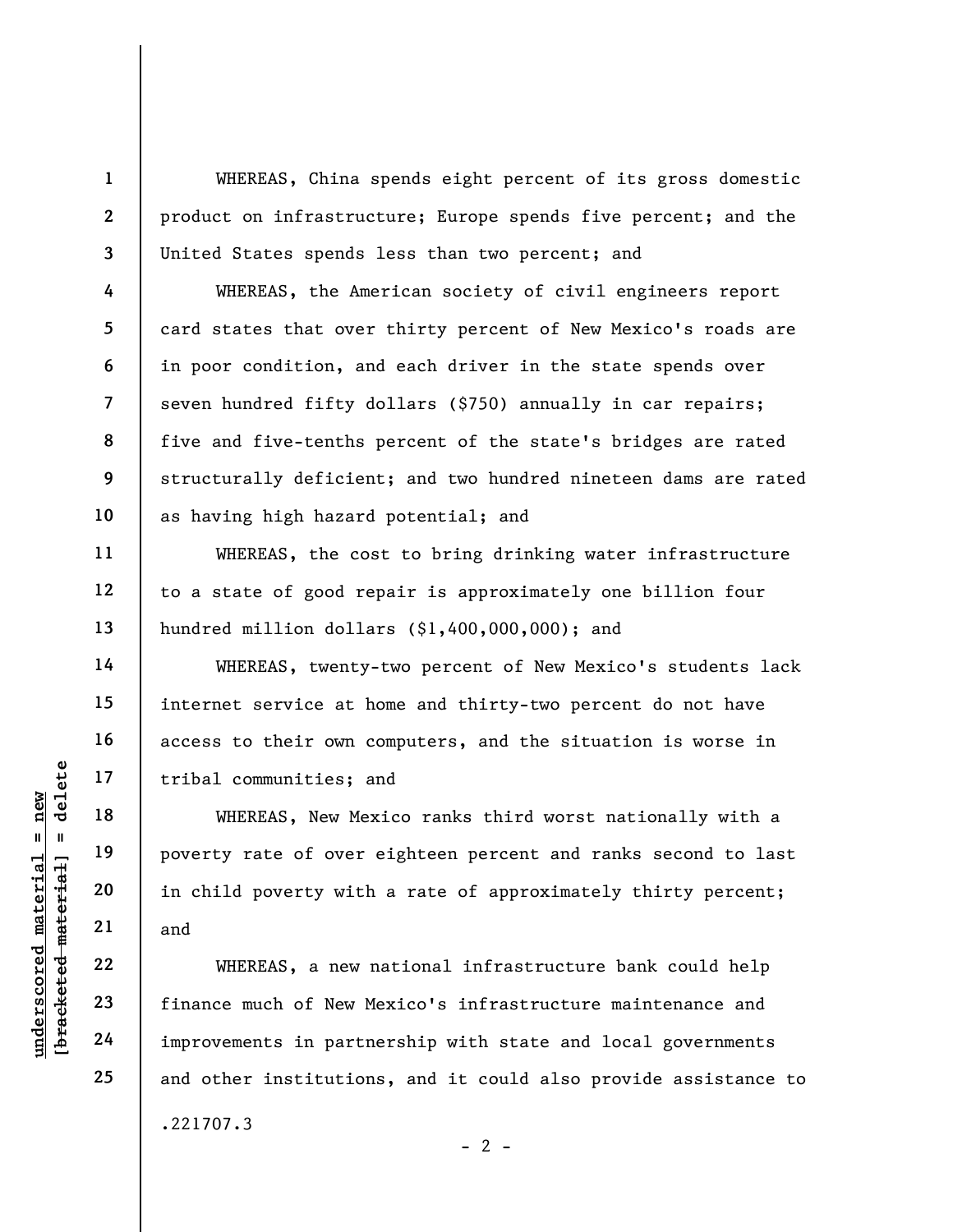1 2 hire workers who have lost their jobs during the coronavirus disease 2019 pandemic; and

WHEREAS, a new national infrastructure bank would exchange existing United States department of the treasury debt for preferred stock in the bank and would require no new federal debt; and

WHEREAS, a new national infrastructure bank would pay interest of two percentage points above the United States department of the treasury yield to investors, with all transactions being federally insured, and the interest would be included in the United States budget and not go through appropriations; and

WHEREAS, a national infrastructure bank is modeled on previous banks, which have helped to build much of the United States' infrastructure, initiated by the first United States department of the treasury secretary Alexander Hamilton and continued under Presidents George Washington, James Madison, Abraham Lincoln and Franklin D. Roosevelt; and

underscored material = new [bracketed material] = delete WHEREAS, a new national infrastructure bank would perform as a traditional commercial bank and be able to provide financing in the form of long-term loans at United States department of the treasury rates for infrastructure projects only; and

WHEREAS, a new national infrastructure bank would loan four trillion dollars (\$4,000,000,000,000) to states, cities, .221707.3  $-3 -$ 

3

4

5

6

7

8

9

10

11

12

13

14

15

16

17

18

19

20

21

22

23

24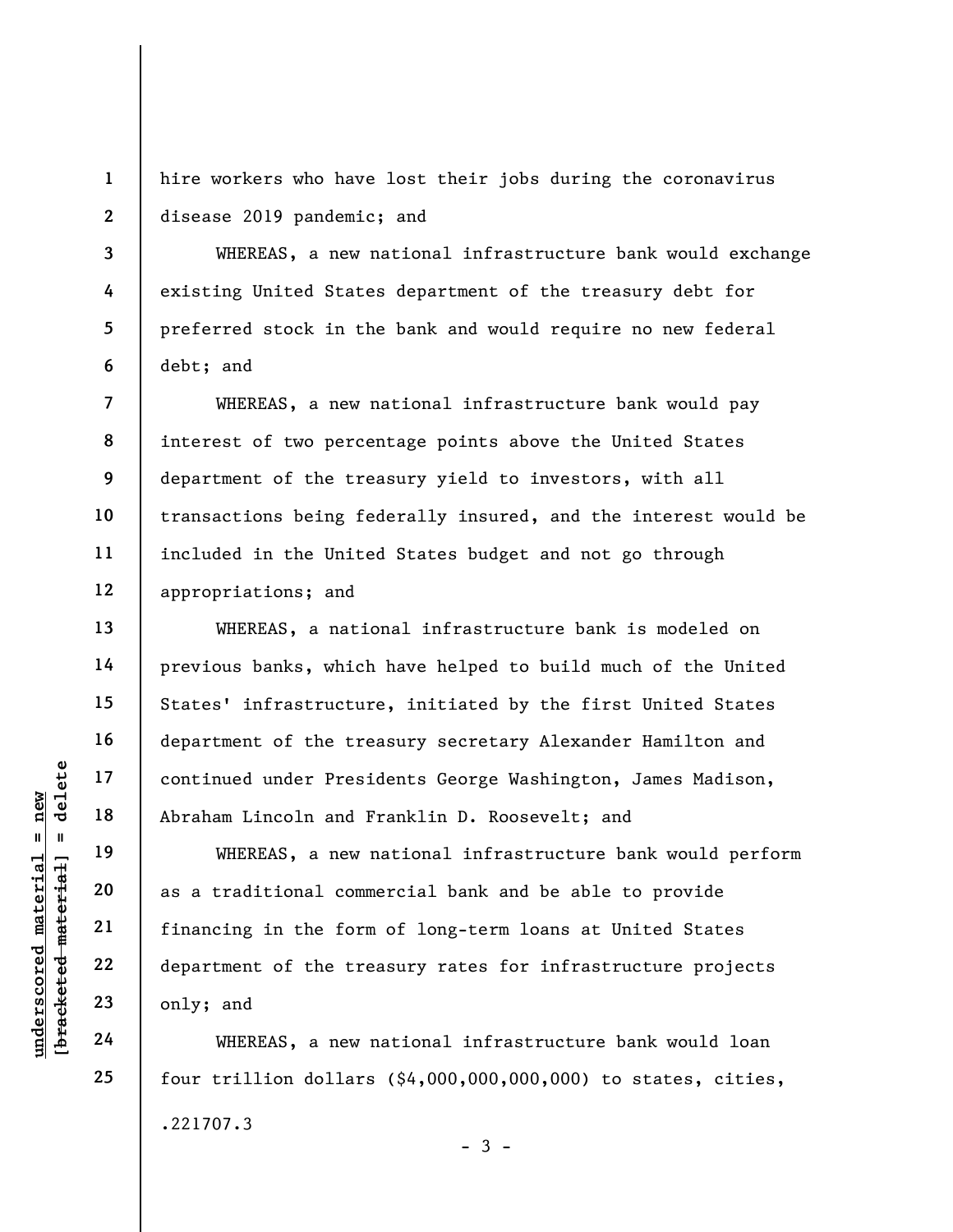1 2 counties, authorities and multistate entities to address the infrastructure crisis of the nation; and

WHEREAS, a new national infrastructure bank board of directors would be composed of mainly engineers and infrastructure experts, along with state, local and county officials with experience in infrastructure construction to assist in the implementation of projects; and

WHEREAS, a new national infrastructure bank would report all banking transactions to the United States congress on a regular basis; and

WHEREAS, the last such national infrastructure bank helped bring the United States out of the Great Depression and win World War II; and

WHEREAS, United States Representative Danny K. Davis introduced H.R. 3339, the National Infrastructure Bank Act of 2021, to create a new four-trillion-dollar (\$4,000,000,000,000) national infrastructure bank authorized to invest in infrastructure projects only; and

under 17<br>
= 18<br>
= 19<br>
= 19<br>
= 19<br>
= 19<br>
= 19<br>
= 19<br>
= 19<br>
= 19<br>
= 19<br>
= 19<br>
= 19<br>
= 19<br>
= 19<br>
= 19<br>
= 19<br>
= 19<br>
= 19<br>
= 19<br>
= 19<br>
= 19<br>
= 19<br>
= 19<br>
= 19<br>
= 19<br>
= 19<br>
= 19<br>
= 19<br>
= 19<br>
= 19<br>
= 19<br>
= 19<br>
= 19<br>
= 19<br>
= 19<br>
= WHEREAS, a new national infrastructure bank would require no new federal spending and be capitalized by repurposing existing United States department of the treasury debt, as has been done previously in United States history; and

WHEREAS, a new national infrastructure bank could create twenty-five million new high-paying jobs, entitle project workers to be paid no less than locally prevailing wages and

- 4 -

.221707.3

3

4

5

6

7

8

9

10

11

12

13

14

15

16

17

18

19

20

21

22

23

24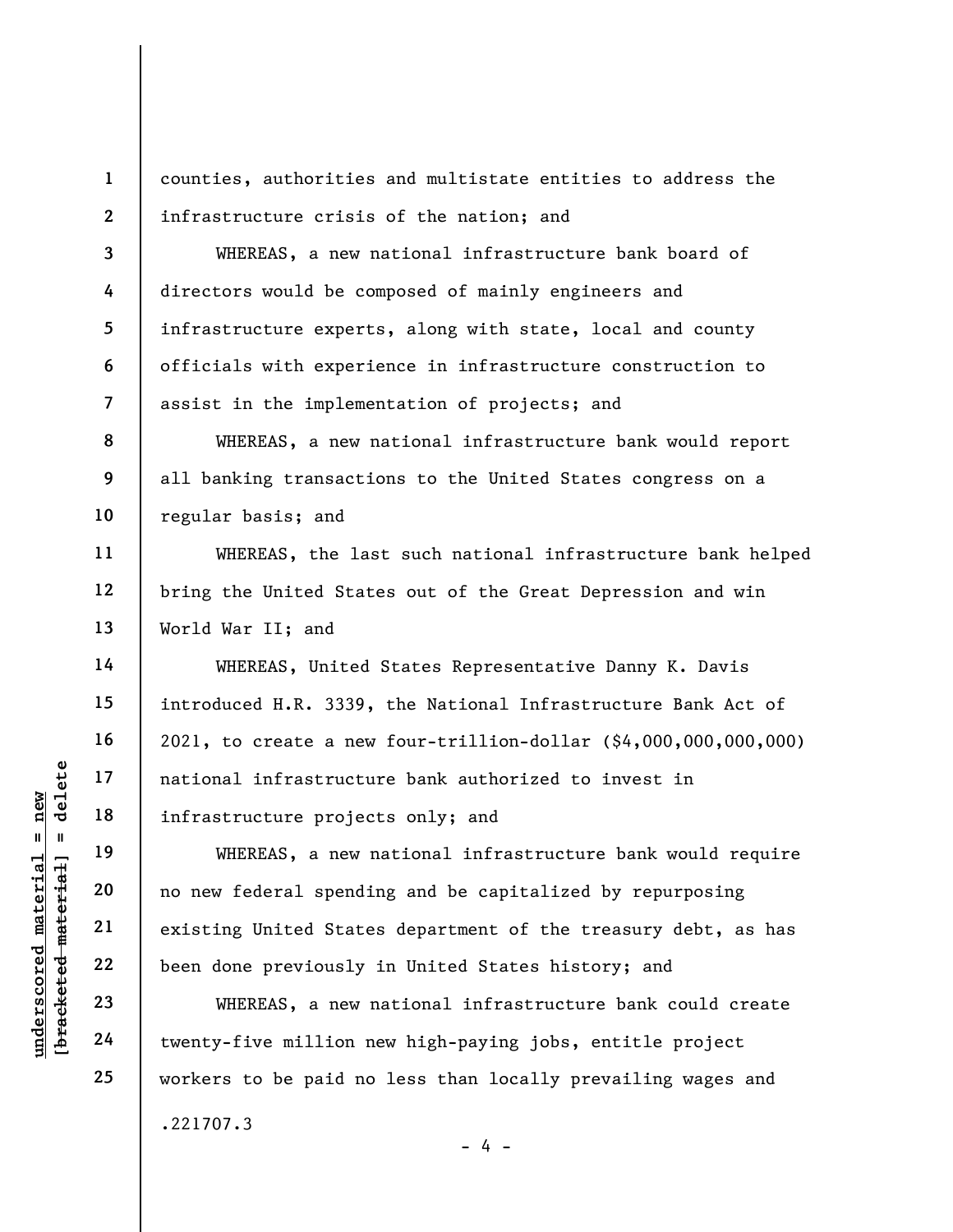fringe benefits pursuant to the Davis-Bacon Act, ensure project labor agreements and include buy American provisions; and

WHEREAS, disadvantaged business enterprises would receive significant support, with mandates of large-scale minority hiring and substantial investment in Native American communities; and

WHEREAS, according to experts, a national infrastructure bank would grow the economy by four to five percent per year, as did its predecessors; and

WHEREAS, many city and county councils, labor unions and other organizations have issued endorsements, with nineteen state legislatures having introduced or passed resolutions of support; and

under 17<br>
= 18<br>
= 18<br>
= 19<br>
= 19<br>
= 19<br>
= 19<br>
= 19<br>
= 19<br>
= 19<br>
= 19<br>
= 19<br>
= 19<br>
= 19<br>
= 19<br>
= 19<br>
= 19<br>
= 19<br>
= 19<br>
= 19<br>
= 19<br>
= 19<br>
= 19<br>
= 19<br>
= 19<br>
= 19<br>
= 19<br>
= 19<br>
= 19<br>
= 19<br>
= 19<br>
= 19<br>
= 19<br>
= 19<br>
= 19<br>
= 19<br>
= WHEREAS, endorsements also include the national congress of Black women, the national association of counties, the Rio Arriba board of county commissioners, the United States high speed rail association, the national Latino farmers and ranchers trade association, the American sustainable business council, the national association of minority contractors, the national federation of federal employees and many more organizations;

NOW, THEREFORE, BE IT RESOLVED BY THE LEGISLATURE OF THE STATE OF NEW MEXICO that the United States congress be urged to pass H.R. 3339, the National Infrastructure Bank Act of 2021, to create a national infrastructure bank to finance urgently .221707.3  $- 5 -$ 

1

2

3

4

5

6

7

8

9

10

11

12

13

14

15

16

17

18

19

20

21

22

23

24